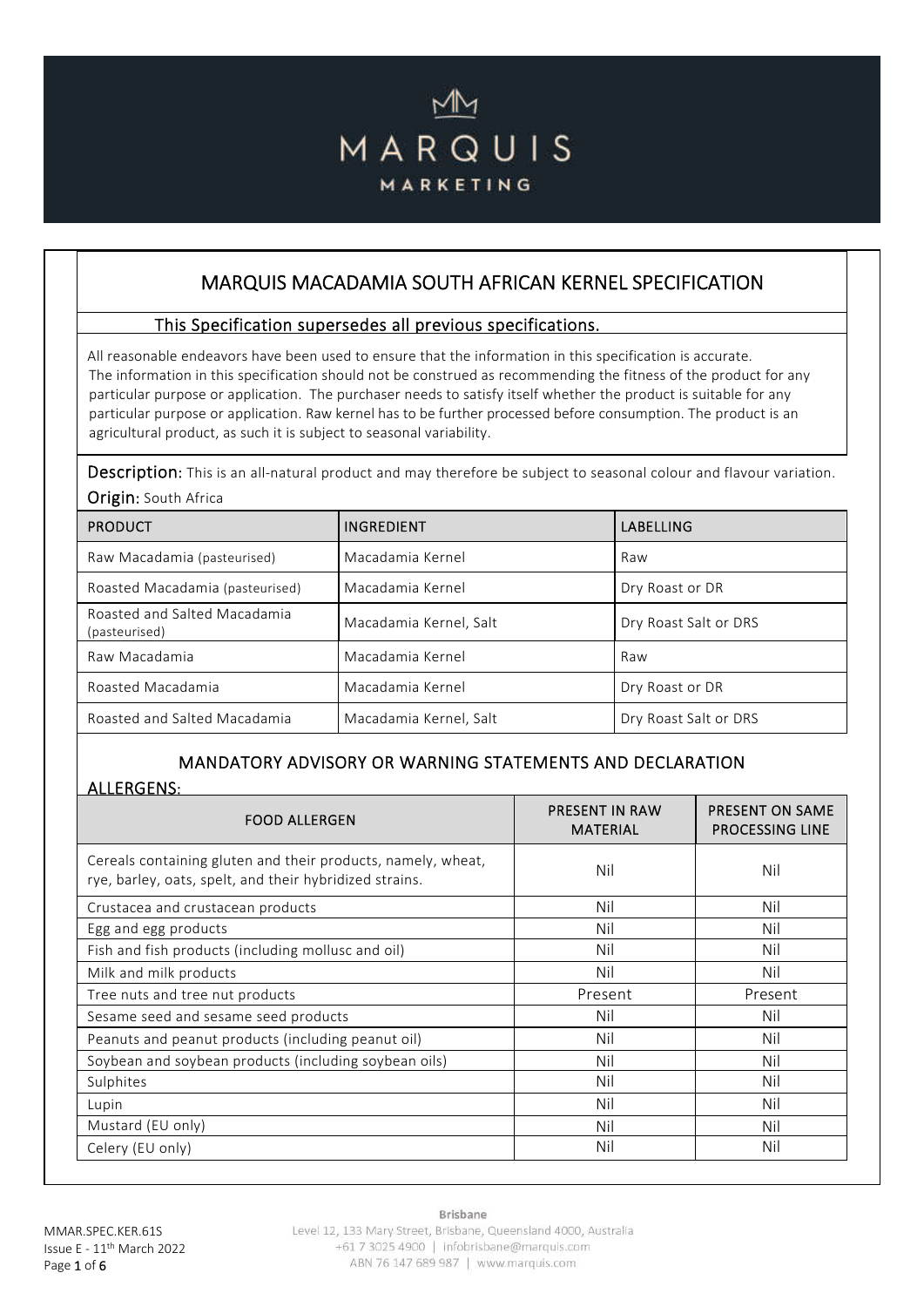## SENSITIVITIES:

| <b>FOOD SENSITIVITIES</b> | <b>PRESENT IN RAW</b><br>MATERIAL | <b>PRESENT ON SAME</b><br><b>PROCESSING LINE</b> |
|---------------------------|-----------------------------------|--------------------------------------------------|
| Non applicable            | Nil                               | Nil                                              |

#### DIETARY CLAIMS:

| Suitable for vegetarians $\checkmark$ | Suitable for lacto-ovo vegetarians $\checkmark$ |                       |  |
|---------------------------------------|-------------------------------------------------|-----------------------|--|
| Suitable for lacto vegetarians        | Suitable for vegans                             | Suitable for coeliacs |  |

#### Regulatory Compliance

This product shall comply with the provisions specified in South African regulation R638 of 22<sup>nd</sup> June 2018: Regulations governing general hygiene requirements for Food Premises, the Transport of Food and Related Matters. Department of Health, No. 41730 Government Gazette, 22<sup>nd</sup> June 2018: the SANS Food & Beverage Standards, SANS 10330:2020 and SANS 10049:2019, as amended and all other relevant South African legislations. Refer to the website below to ensure compliance www.sabs.co.za/Sectors-and-Services/Sectors/Food

#### Contaminants and Residues

This Product shall comply with the provisions specified in GNR. 246 of 11 February 1994: Regulations governing the maximum limits for pesticide residues that may be present in foodstuffs. Department of Health. www.nda.agric.za/docs

#### PHYSICAL PARAMETERS:

| <b>PARAMETER</b>    | SUPER PREMIUM GRADE | <b>PREMIUM GRADE</b> | <b>COMMERCIAL GRADE</b> |
|---------------------|---------------------|----------------------|-------------------------|
| Rejects % by weight | <1.0%               | <2.0%                | <3.0%                   |

| <b>FLAVOUR:</b> |  |  | Typical of raw, roasted or roasted salted macadamias, free from off or objectionable flavours. |
|-----------------|--|--|------------------------------------------------------------------------------------------------|
|                 |  |  |                                                                                                |

- APPEARANCE Free flowing whole or half kernels, pieces, chips or meal
- COLOUR: Raw White to Cream

Roasted or roasted salted – Cream to Light Brown

TEXTURE: Typical of Macadamias, firm and crunchy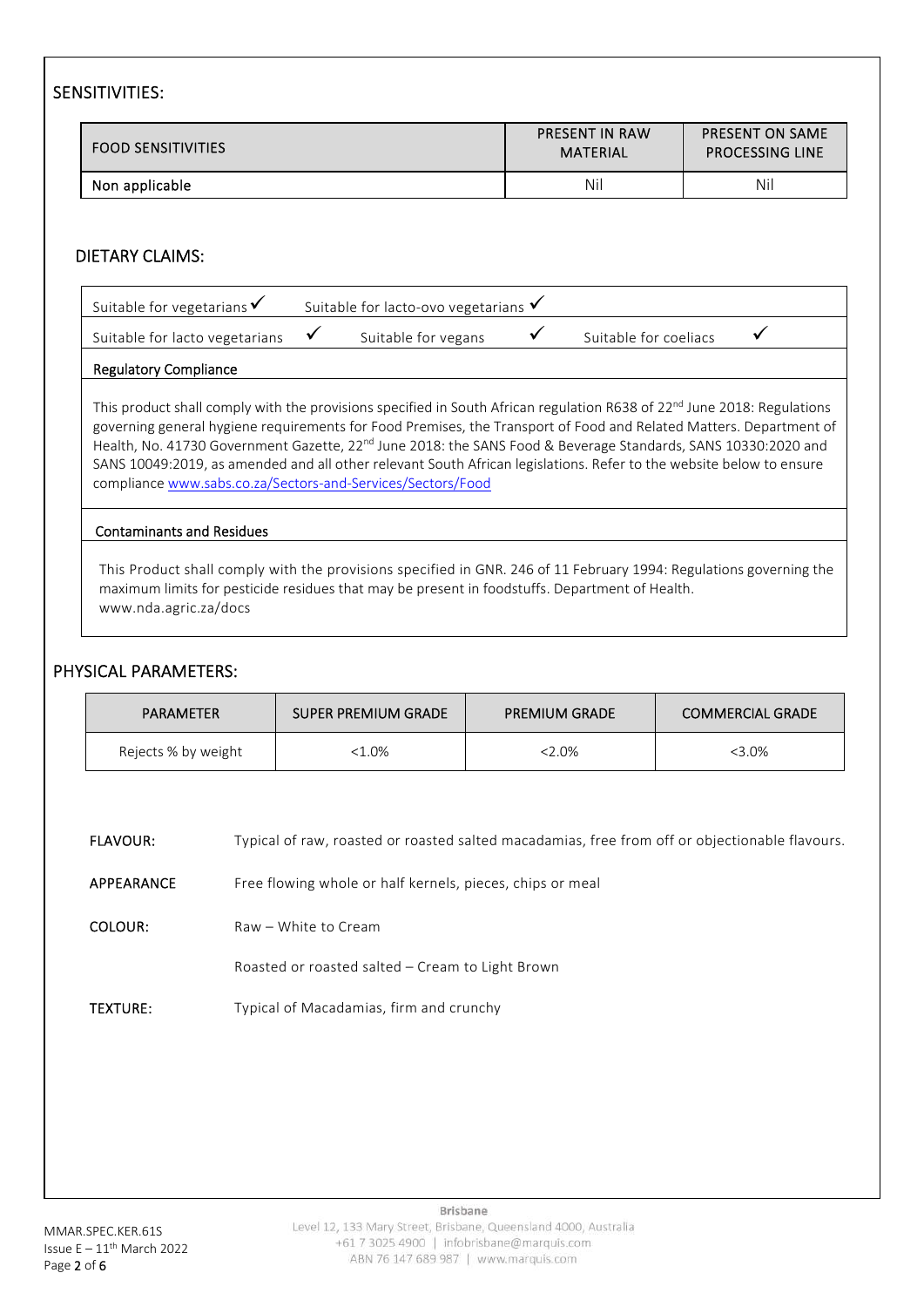#### SIEVE ANALYSIS AND WHOLE & HALF KERNEL PERCENTAGES:

|                                    | <b>SCREEN SIZE</b>                                                     | <b>WHOLE KERNELS</b>                                                   |             |  |  |  |
|------------------------------------|------------------------------------------------------------------------|------------------------------------------------------------------------|-------------|--|--|--|
| <b>STYLE</b>                       | <b>PASSED THROUGH</b>                                                  | <b>RETAINED ON</b>                                                     | (BY WEIGHT) |  |  |  |
| STYLE 0                            | N/A                                                                    | 20mm (round hole)                                                      | 98% min     |  |  |  |
| STYLE 1                            | 20mm (round hole)                                                      | 16mm (round hole)                                                      | 95% min     |  |  |  |
| STYLE 1S                           | 17mm (round hole)                                                      | 14mm (round hole)                                                      | 90% min     |  |  |  |
| <b>STYLE 1SW</b>                   | 14mm (round hole)                                                      | 10mm (round hole)                                                      | 80%         |  |  |  |
| STYLE <sub>2</sub>                 |                                                                        | Blend of a minimum of 50% Wholes and the remainder being mainly Halves |             |  |  |  |
| STYLE 3                            | Blend of a minimum of 15% Wholes and the remainder being mainly Halves |                                                                        |             |  |  |  |
| STYLE 4L                           | N/A                                                                    | 15% max                                                                |             |  |  |  |
| <b>STYLE 4LS</b><br>$(14-16mm)$    | 16mm (round hole)                                                      | 14mm (round hole)                                                      | 15% max     |  |  |  |
| STYLE 4                            | 14mm (round hole)                                                      | 12mm (round hole)                                                      | 10% max     |  |  |  |
| STYLE 5                            | 12mm (round hole)                                                      | 8mm (round hole)                                                       | 10% max     |  |  |  |
| STYLE 6<br><b>NATURAL CHIP</b>     | 8mm (round hole)                                                       | 6mm (round hole)                                                       | N/A         |  |  |  |
| STYLE <sub>7</sub><br>NATURAL CHIP | 6mm (round hole)                                                       | 3mm (round hole)                                                       | N/A         |  |  |  |

NOTE: Sizing refers to production screen sizes. Due to the nature of this process there may be a percentage of kernel that is over or undersize.

# FOREIGN MATERIALS:

| <b>FOREIGN MATTER</b>                                                                                               | <b>LEVEL</b> | <b>MAXIMUM</b>       |
|---------------------------------------------------------------------------------------------------------------------|--------------|----------------------|
| <b>CRITICAL</b> - Classified as Metal, Glass, Wood, Hard Plastic, Other Nuts, Live<br>Infestation, Rodent Droppings | Absent       | N/A                  |
| MAJOR - Classified as Pliable Plastic, Fibres, String                                                               | Absent       | N/A                  |
| MINOR – Classified as Stalks, Stems, Dead Infestation, Extraneous Vegetable<br>Matter                               | Target Nil   | 1pc/100kg<br>maximum |
| Loose macadamia shells in Style 0-5                                                                                 | Target Nil   | 1pc/100kg            |
| Loose macadamia shells in Style 6-7                                                                                 | Target Nil   | 1pc/100,000pc        |
| Impacted Shell                                                                                                      | Target Nil   | $1\%$ w/w            |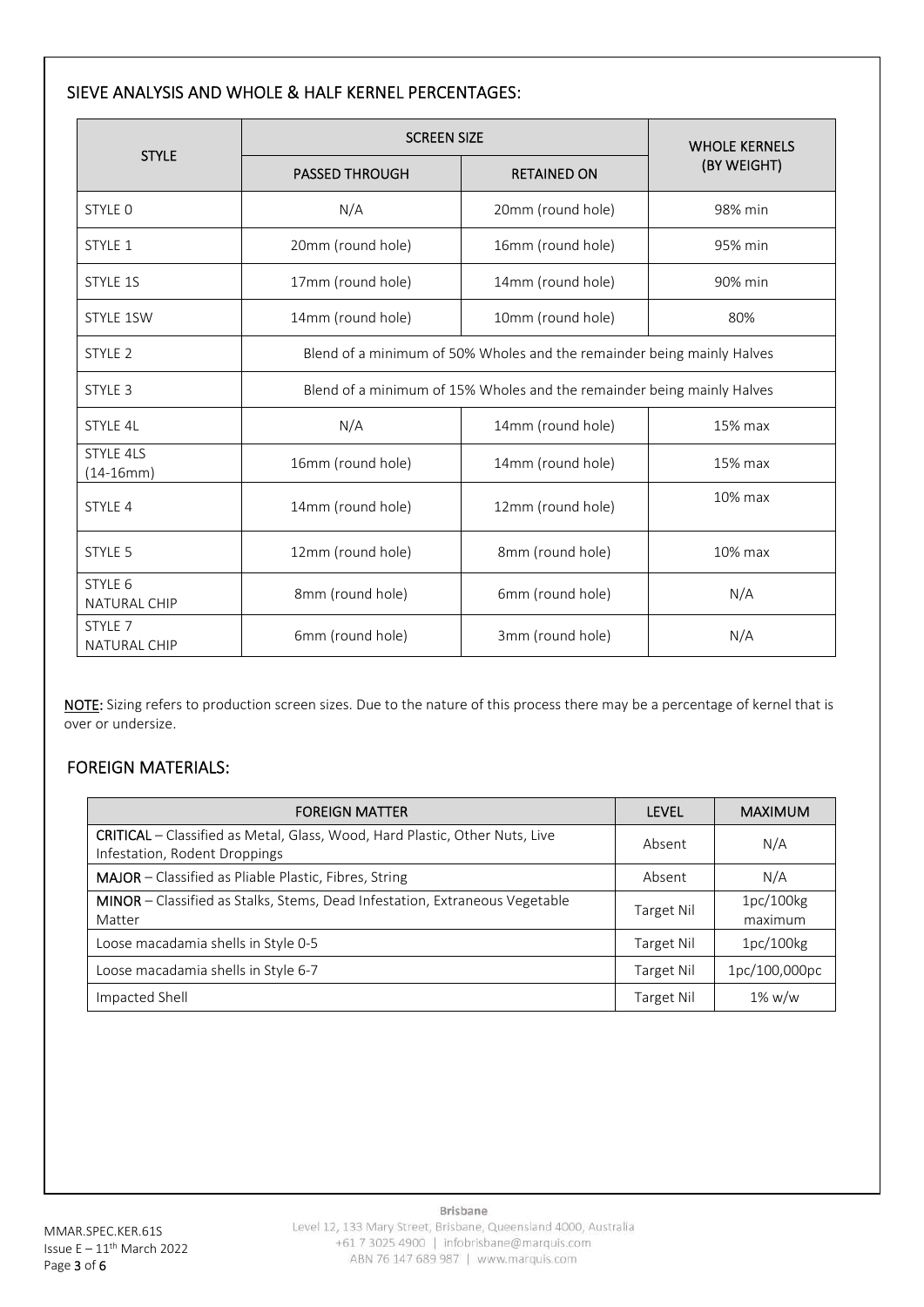# CHEMICAL:

| <b>PARAMETER</b>              | LIMITS PREMIUM AND<br><b>SUPER PREMIUM</b> | LIMITS COMMERCIAL GRADE     | <b>TEST METHODS</b>                 |
|-------------------------------|--------------------------------------------|-----------------------------|-------------------------------------|
| Moisture                      | 2%                                         | 2%                          | Halogen Lamp Balance/Oven<br>Method |
| Free Fatty Acid               | $< 0.5\%$                                  | < 0.8%                      | ISO 660:2009                        |
| Peroxide Value                | <3 meg/kg OIL                              | <5 meg/kg OIL               | ISO 3960:2017                       |
| Aflatoxin (B1, B2,<br>G1, G2) | As per country requirements                | As per country requirements | Vicam - $HPIC$                      |

# MICROBIOLOGY:

ND = Not Detected

| <b>PARAMETER</b>                       | <b>RAW</b>                      | <b>RAW</b><br>(PASTEURISED)    | ROASTED/ROASTED<br><b>SALTED</b> | ROASTED/ROASTED<br><b>SALTED</b><br>(PASTEURISED) | <b>TEST METHODS</b>                   |
|----------------------------------------|---------------------------------|--------------------------------|----------------------------------|---------------------------------------------------|---------------------------------------|
| <b>Standard Plate</b><br>count         | $\leq$ 20,000 cfu/g             | $<$ 10,000 cfu/g               | $<$ 3,000 cfu/g                  | $<$ 3,000 cfu/g                                   | CCFRA method<br>1.1.1                 |
| Mould & Yeast<br>count                 | $\leq 10,000$ cfu/g             | $<$ 500 cfu/g                  | $<$ 1,000 cfu/g                  | $<$ 1,000 cfu/g                                   | ISO 21527                             |
| <b>Total Coliforms</b>                 | $\leq$ 350 cfu/g                | $<$ 100/g                      | $\langle 25/g \rangle$           | $\langle 25/g \rangle$                            | ISO 4832                              |
| E. Coli                                | $< 10 \text{ cfu/g}$            | ND / 1g                        | ND/1g                            | ND/1g                                             | CCFRA method<br>2.4.2                 |
| Salmonella                             | ND / 250g or<br>ND / 375g (USA) | ND / 250g or<br>ND / 375 (USA) | ND / 250g                        | ND / 250g                                         | ISO 6579                              |
| Coagulase<br>positive<br>staphylococci | < 100 / g                       | $<$ 100/g                      | $<$ 100/g                        | $<$ 100/g                                         | ISO 6888                              |
| Listeria<br>monocytogenes              | ND / 25g                        | ND / 25g                       | ND / 25g                         | ND / 25g                                          | Oxoid method<br>based on ISO<br>11290 |

#### NUTRITION:

ND = Not Detected

| RAW / PASTEURISED MACADAMIA     | <b>AVERAGE QUANTITY PER SERVING (30G)</b> | AVERAGE QUANTITY PER 100G |
|---------------------------------|-------------------------------------------|---------------------------|
| Energy, without dietary fibre   | 890kj                                     | 2966kj                    |
| Energy, including dietary fibre | 905ki                                     | 3018kj                    |
| Dietary Fibre                   | 1.92g                                     | 6.4g                      |
| Fats (total)                    | 22.2g                                     | 74g                       |
| Monounsaturated<br>٠            | 17.892g                                   | 59.64g                    |
| Saturated<br>٠                  | 3.012g                                    | 10.04g                    |
| Polyunsaturated<br>٠            | 0.336g                                    | 1.12g                     |
| Trans fatty acid                | <b>ND</b>                                 | ND.                       |
| Protein                         | 2.76g                                     | 9.2g                      |
| Carbohydrates                   | 1.35g                                     | 4.5g                      |
| Sugars                          | 1.35g                                     | 4.5g                      |
| Added Sugars<br>٠               | 0g                                        | 0g                        |
| Calcium                         | 14.4mg                                    | 48 <sub>mg</sub>          |
| <i>Iron</i>                     | 0.54mg                                    | 1.8mg                     |
| Sodium                          | 0.3mg                                     | 1 <sub>mg</sub>           |
| Cholesterol                     | 0 <sub>mg</sub>                           | 0 <sub>mg</sub>           |

MMAR.SPEC.KER.61S Issue  $E - 11$ <sup>th</sup> March 2022 Page 4 of 6

Brisbane

Level 12, 133 Mary Street, Brisbane, Queensland 4000, Australia +61 7 3025 4900 | infobrisbane@marquis.com ABN 76 147 689 987 | www.marquis.com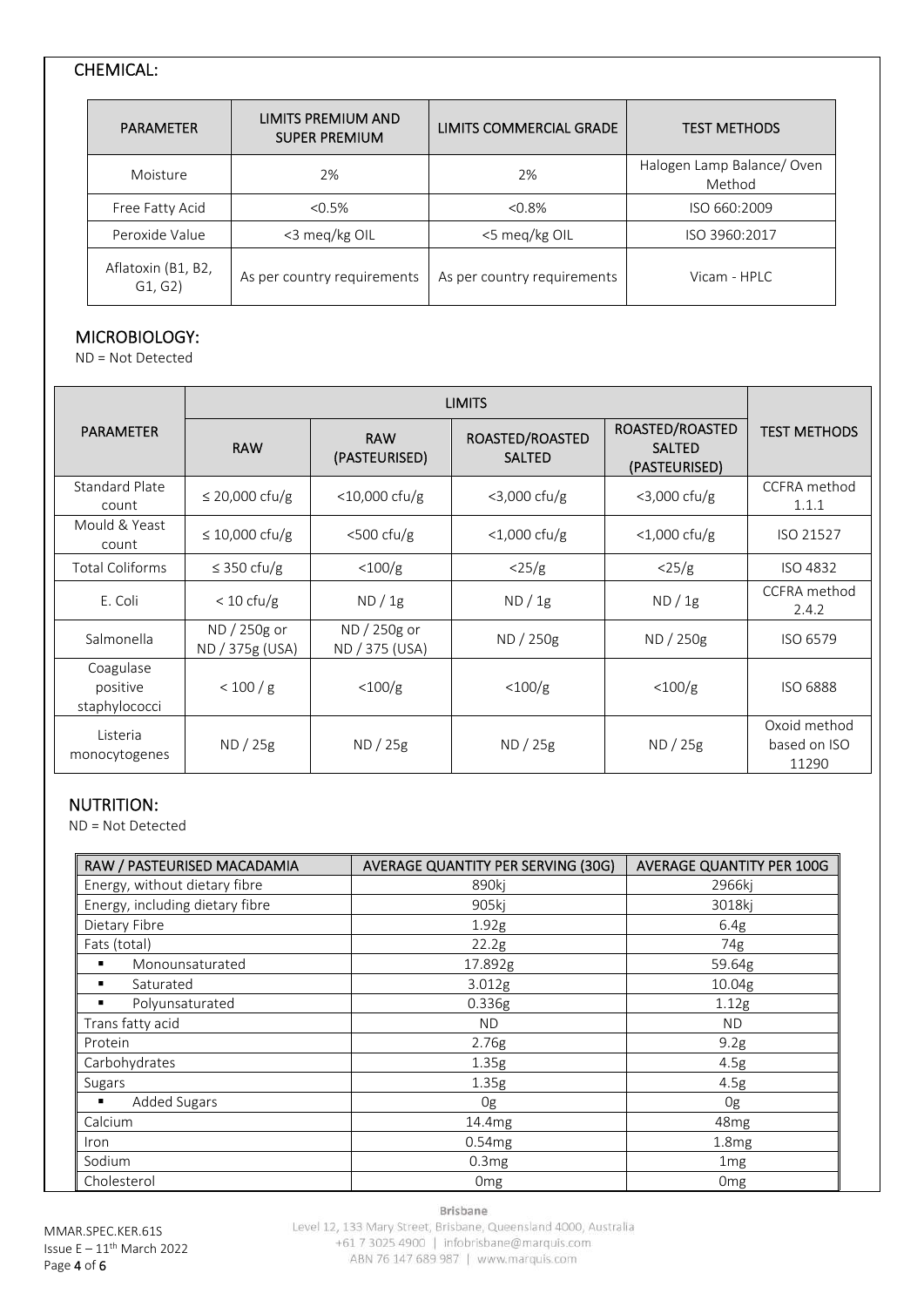| Ш<br>$\cdots$<br>-111<br>. L. | Omg                            | 0 <sub>mg</sub>            |  |
|-------------------------------|--------------------------------|----------------------------|--|
| I<br>$\sim$                   | $\sim$ $\sim$<br>$\sim$<br>ᆂᆇᆑ | $\sim$<br>. .<br>-<br>וטבי |  |

| DRY ROASTED MACADAMIA           | <b>AVERAGE QUANTITY PER SERVING (30G)</b> | AVERAGE QUANTITY PER 100G |  |
|---------------------------------|-------------------------------------------|---------------------------|--|
| Energy, without dietary fibre   | 890ki                                     | 2966ki                    |  |
| Energy, including dietary fibre | 905kj                                     | 3018kj                    |  |
| Dietary Fibre                   | 1.92g                                     | 6.4g                      |  |
| Fats (total)                    | 22.2g                                     | 74g                       |  |
| Monounsaturated<br>г            | 17.892g                                   | 59.64g                    |  |
| Saturated<br>п                  | 3.012g                                    | 10.04g                    |  |
| Polyunsaturated<br>г            | 0.336g                                    | 1.12g                     |  |
| Trans fatty acid                | <b>ND</b>                                 | <b>ND</b>                 |  |
| Protein                         | 2.76g                                     | 9.2g                      |  |
| Carbohydrates                   | 1.35g                                     | 4.5g                      |  |
| Sugars                          | 1.35g                                     | 4.5g                      |  |
| Added Sugars<br>٠               | 0g                                        | 0g                        |  |
| Calcium                         | 14.4mg                                    | 48 <sub>mg</sub>          |  |
| Iron                            | 0.54mg                                    | 1.8 <sub>mg</sub>         |  |
| Sodium                          | 0.3mg                                     | 1 <sub>mg</sub>           |  |
| Cholesterol                     | 0 <sub>mg</sub>                           | 0 <sub>mg</sub>           |  |
| Vitamin D                       | 0 <sub>mg</sub>                           |                           |  |
| Potassium                       | 123mg<br>410 <sub>mg</sub>                |                           |  |

| ROASTED & SALTED MACADAMIA      | AVERAGE QUANTITY PER SERVING (30G) | <b>AVERAGE QUANTITY PER 100G</b> |  |
|---------------------------------|------------------------------------|----------------------------------|--|
| Energy, without dietary fibre   | 881ki                              | 2936ki                           |  |
| Energy, including dietary fibre | 896kj                              | 2988kj                           |  |
| Dietary Fibre                   | 1.90 <sub>g</sub>                  | 6.34g                            |  |
| Fats (total)                    | 21.98g                             | 73.26g                           |  |
| Monounsaturated<br>٠            | 17.71g                             | 59.04g                           |  |
| Saturated<br>٠                  | 2.98g                              | 9.94g                            |  |
| Polyunsaturated                 | 0.33g                              | 1.11g                            |  |
| Trans fatty acid                | ND                                 | ND.                              |  |
| Protein                         | 2.73g                              | 9.11g                            |  |
| Carbohydrates                   | 1.34 <sub>g</sub>                  | 4.46g                            |  |
| Sugars                          | 1.34 <sub>g</sub>                  | 4.46g                            |  |
| <b>Added Sugars</b>             | 0g                                 | 0g                               |  |
| Calcium                         | 14.26mg                            | 47.52mg                          |  |
| Iron                            | 0.53mg                             | 1.78 <sub>mg</sub>               |  |
| Sodium                          | 114.90mg                           | 382.99mg                         |  |
| Cholesterol                     | Omg                                | Omg                              |  |
| Vitamin D                       | Omg                                | Omg                              |  |
| Potassium                       | 122.07mg                           | 406.9mg                          |  |

Brisbane